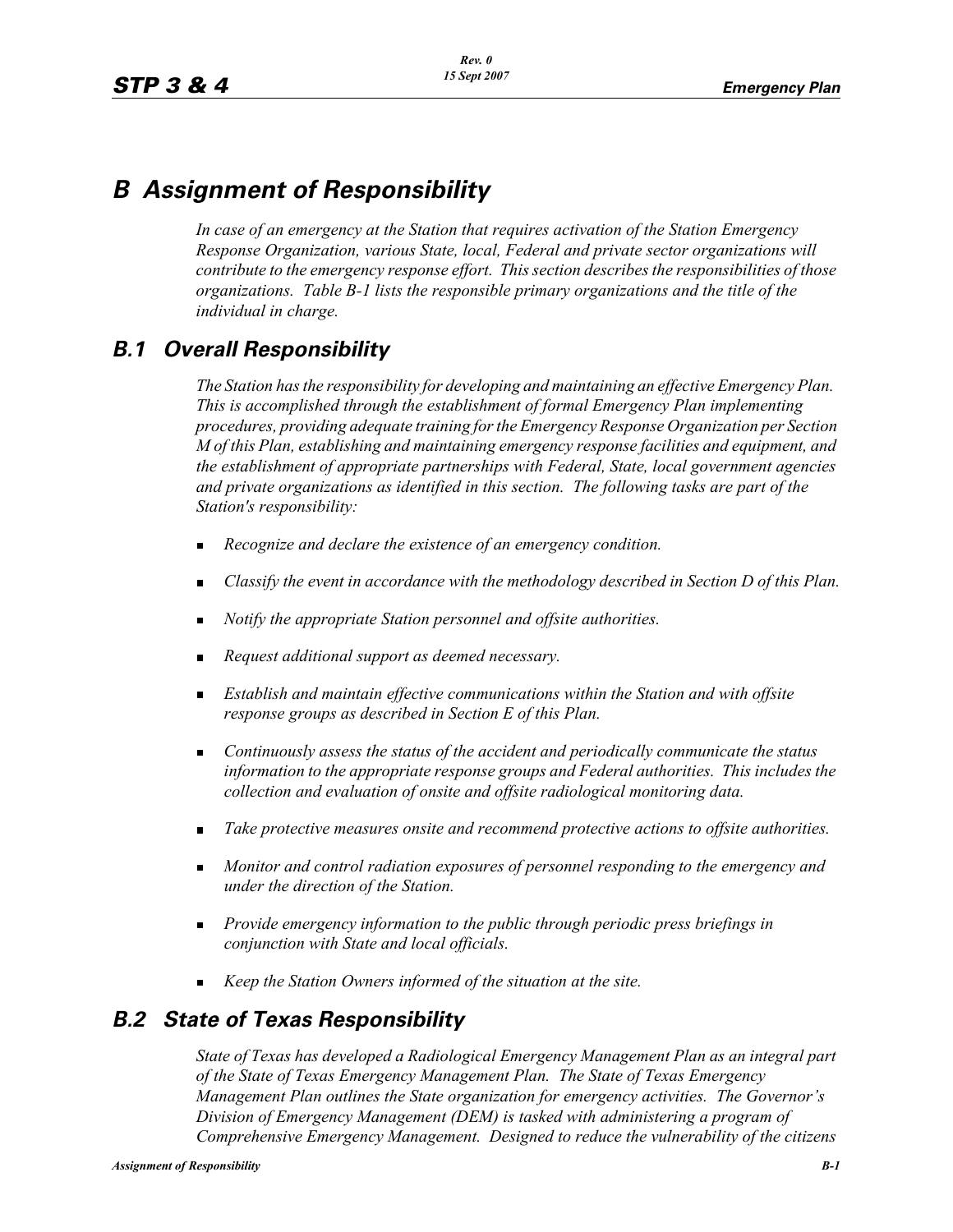*and communities of this State to damage, injury, and to loss of life and property by providing a system for the mitigation of, preparedness for, response to and recovery from natural or manmade disasters including fixed nuclear facilities. Established in the Office of the Governor by the Texas Disaster Act of 1975 (Government Code, Chapter 418) and direction of the Director of the Texas Office of Homeland Security (OHS). Office of Homeland Security Director appoints the State Coordinator to manage State Governor's Division of Emergency Management on a daily basis, and the Coordinator reports to the Director of the Office of Homeland Security. The Texas Disaster Act of 1975, as amended, authorizes the creation of local organizations for emergency management, provides the Governor and executive heads of governing bodies of the State certain emergency powers, and provides the rendering of mutual aid among the political subdivisions of the State, with other states, and with the Federal Government. The Chairperson of the Texas Emergency Management Council is responsible for establishing an emergency organization capable of operation over a protracted period. The duties and responsibilities of the principal and support agencies of the State of Texas are summarized below. A detailed discussion of the State's response is contained in the Texas Emergency Management Plan.*

# *B.2.1 Department of State Health Services (DSHS)*

*The Department of State Health Services, is the Lead State agency responsible for responding to all peacetime radiological emergencies throughout Texas. Under the procedure established by the Texas Emergency Management Plan and as reaffirmed in a Letter of Agreement, the Department of State Health Services responds to all types of radiological emergencies throughout the State. The Governor's Division of Emergency Management, upon notification by the Station of a Site Area Emergency or General Emergency, will notify key member agencies of the Emergency Management Council. The State Operations Center (SOC) is operational 24 hours a day, seven days a week. During radiological emergencies, the Department of State Health Services will be the Lead State agency for the assessment of radiological impact and damage to the environment. Once notified of a Site Area Emergency or General Emergency (or an Alert or Unusual Event which is likely to involve an offsite release), the Department of State Health Services will establish a communication link (telephone) from their office in Austin, Texas with Station dose assessment personnel. The Department of State Health Services estimates that it will take about one hour to activate their office after notification. The Department of State Health Services is able to make dose projections in their Austin, Texas office from data provided by the Station. If the situation warrants, the Department of State Health Services will dispatch Radiological Emergency Response Teams to the Station. The Department of State Health Services has estimated the onsite response time to emergencies at the Station to be approximately 4 hours, and the full Emergency Response Team response time to field locations around the Station to be approximately 8 hours.*

## *B.2.2 Governor's Division of Emergency Management*

*The Governor's Division of Emergency Management has broad legal authority, in case of a radiological emergency, to take actions deemed necessary to protect the health and safety of Texas citizens. This authority includes, but is not limited to, control of public and private transportation corridors, and utilization of all public facilities in support of efforts to protect life and property. The Governor's Division of Emergency Management manages the State*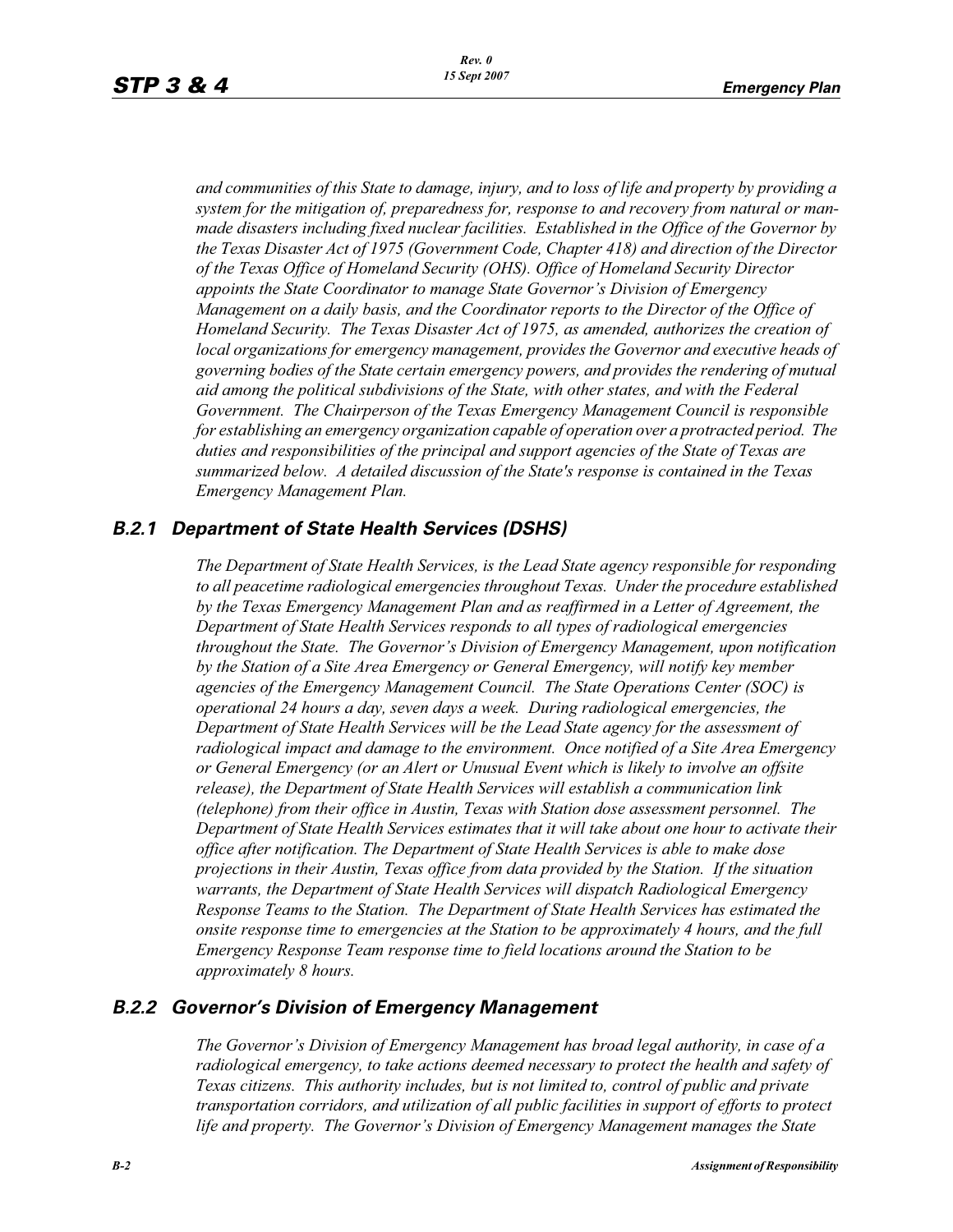*Operations Center (SOC), which is located at the Department of Public Safety Headquarters in Austin, Texas. The Department of Public Safety Sub District Office (Pierce, Texas), located approximately 45 miles from the Station, is the headquarters of the Disaster District serving the area around the Station.*

*The Texas Department of Public Safety provides the State with law enforcement services in emergency conditions. This includes but is not limited to disaster reconnaissance, emergency traffic control, and execution of evacuation control. These activities are conducted in support of local government, in accordance with the State of Texas basic Emergency Management Plan, and Annex E, Evacuation, and Annex G, Law Enforcement. The Department of Public Safety Commanding Officer in Sub-District 2C Pierce, Texas serves as Chairperson of the Disaster District Committee. The Department of Public Safety provides statewide communications service for direction of disaster operations. Requests for assistance from the County Emergency Operations Center are forwarded to the Disaster District Sub 2C in Pierce. Requests that exceed the District's ability to respond will be forwarded to the State Operations Center (SOC) in Austin.*

*Response time for Department of Public Safety personnel from the Disaster District Office in Pierce to the Station is approximately 2 hours.*

# *B.3 Matagorda County Responsibility*

*Matagorda County, Texas, has developed an Emergency Management Plan to provide for emergency operations within Matagorda County, Texas, including Bay City, Palacios, and the unincorporated towns within the County proper. The Matagorda County and city governments are responsible to their respective citizens to do everything possible to save lives, minimize damage, alleviate suffering and to help restore and rehabilitate property and society in the event of a natural disaster, man-made incident, or national emergency, including nuclear attack or threat thereof. Existing forms of local government are utilized in the formulation and implementation of this Plan. The organization and operational concepts set forth in this Plan are promulgated under the Texas Disaster Act of 1975, as amended, the Matagorda County Commissioner Court order of 1983 (reissued 1994), and other laws and ordinances detailed in the Matagorda County Emergency Management Plan. The Matagorda County Emergency Management Plan is a stand-alone document that supports the State of Texas Emergency Management Plan and the Station Emergency Plan. Under the Matagorda County Emergency Management Plan, the County Judge, the Commissioners and Mayors, as chief elected officials are responsible for all emergency measures within their respective jurisdictions, including recommending shelter and or evacuation of members of the public.* 

*Existing agencies of government in Matagorda County, Bay City, and Palacios will perform emergency activities related to those performed in normal operations. The basic functions of County/City officials are to coordinate activities for efficiency and effectiveness and to assure that any skills not normally available in existing County/City governments are obtained from other resources. The County is the lead governmental entity in an emergency. Should the need arise for State assistance, the County Emergency Management Director has the authority to request assistance from State Disaster District Sub 2C in Pierce, Texas. This responsibility is assigned to the County Emergency Management Director and is not a delegable authority. The Emergency Management Coordinator is appointed by the County Judge. The primary*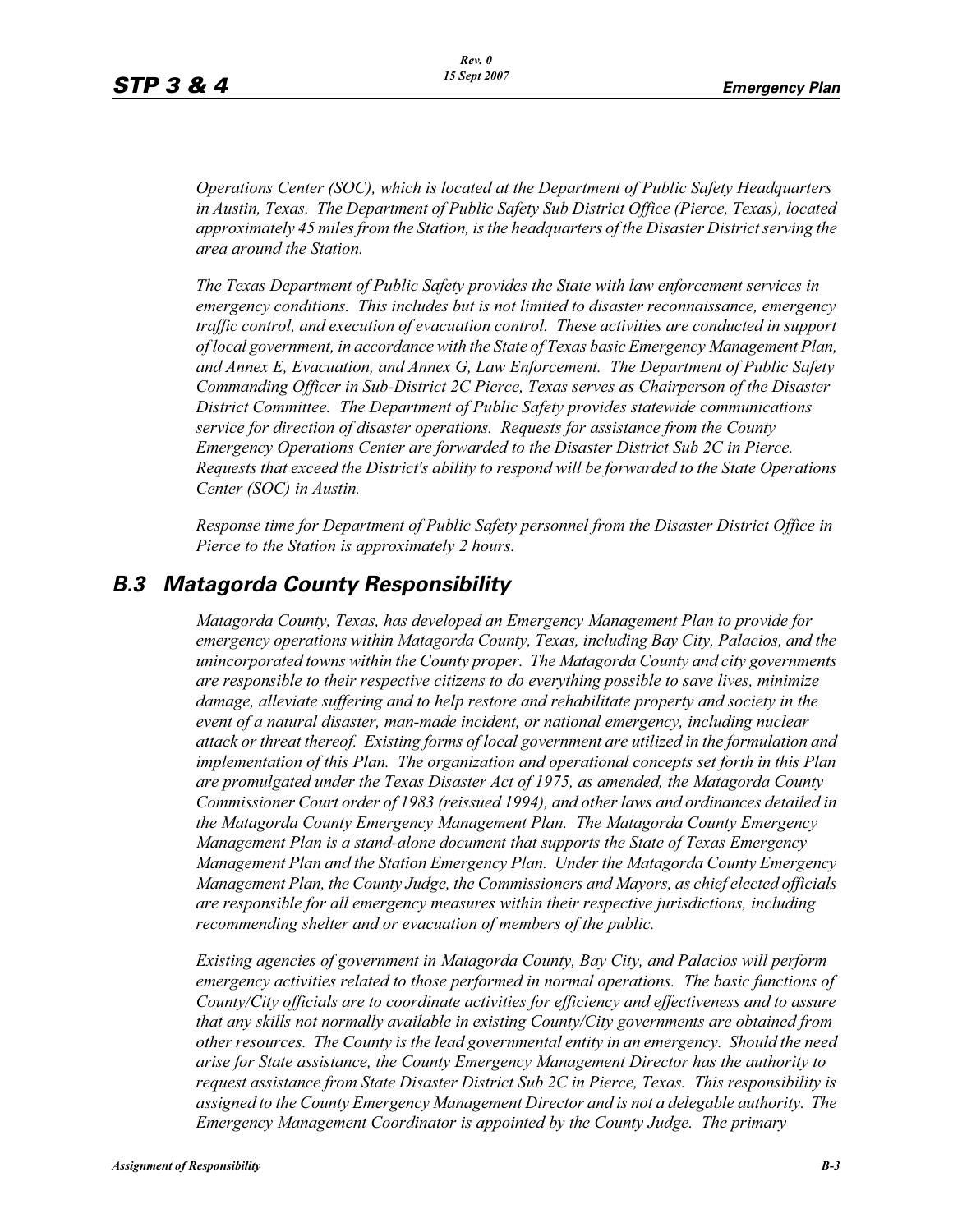*responsibility of the Emergency Management Coordinator is to coordinate emergency response within the county and serve as communications liaison with the Governor's Division of Emergency Management and the Disaster District Committee for day-to-day operations and through the Disaster District during emergencies. A detailed assignment of emergency response actions and responsibilities are defined in the Matagorda County Emergency Management Plan. Figure B-1 indicates the interface of State of Texas and local and civil authorities' Emergency Management Organizations.*

# *B.4 Other Local, State, and Federal Agencies*

*Additional local, State, and Federal agencies and departments and their responsibilities that provide outside support to the Station in the event of a declared emergency are:*

# *B.4.1 Bay City Police Department*

*The Bay City Police Department, by Letter of Agreement, will provide law enforcement support to the Station to assist in traffic control, personnel evacuation, or other response requiring law enforcement as needed during an emergency or drill/exercise situation. The Bay City Police Department will be under the control and coordination of the Matagorda County Sheriff's Office. Bay City Police Department and the Matagorda County Sheriff's Office personnel are headquartered approximately 17 road miles northeast of the Station and can respond to the Station in approximately one hour. This service is available 24 hours per day.*

## *B.4.2 City of Palacios Police Department*

*The City of Palacios Police Department, by Letter of Agreement, will provide law enforcement support to the Station to assist in traffic control, personnel evacuation, or other response requiring law enforcement as needed during an emergency or drill/exercise situation. The City of Palacios Police Department will be under the direction and control of the Matagorda County Sheriff's Office. The City of Palacios Police Department is headquartered approximately 18 road miles southwest of the Station and can respond to the Station in approximately thirty minutes. This service is available 24 hours per day.*

# *B.4.3 City of Palacios Volunteer Fire Department*

*The City of Palacios Volunteer Fire Department, by Letter of Agreement, will provide firefighting support, and rescue services to the Station in case of an emergency or drill/exercise situation at the Station. The City of Palacios Volunteer Fire Department is located approximately 18 road miles from the Station and has a response time of thirty minutes when responding to requests for assistance from the Station. This service is available 24 hours per day.*

## *B.4.4 The Bay City Volunteer Fire Department*

*The Bay City Volunteer Fire Department, by Letter of Agreement, will provide fire fighting support services to the Station in case of an emergency or drill/exercise situation at the Station. The Bay City Volunteer Fire Department is located approximately 17 road miles from the Station and can respond to emergencies at the Station in approximately one-hour. This service is available 24 hours per day.*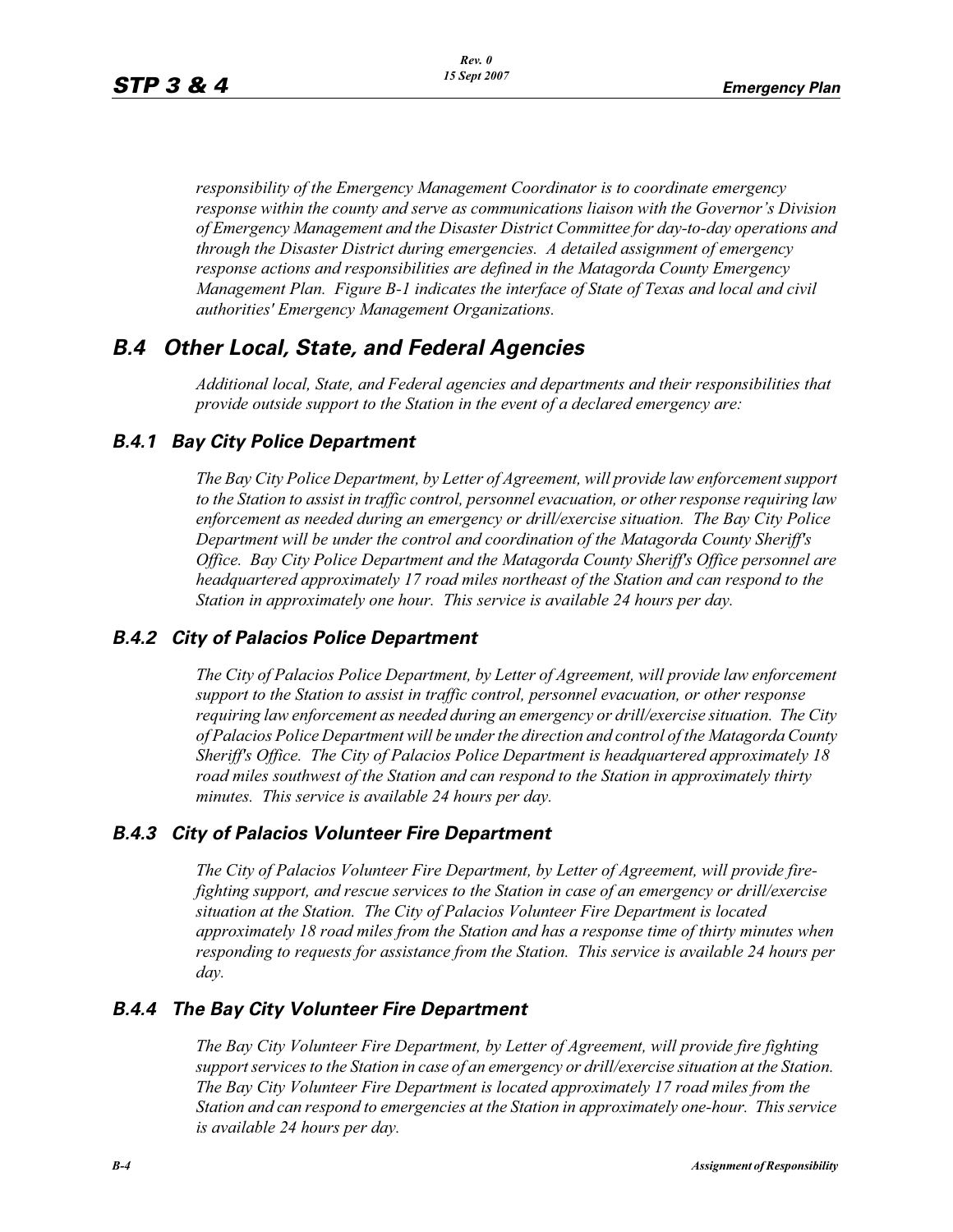# *B.4.5 The Matagorda County Hospital District*

*The Matagorda County Hospital District, by Letter of Agreement, will provide medical care for both conventional and radiological injuries that occur in emergency or drill/exercise situations at the Station. The Matagorda County Hospital District provides services via two hospitals in the district, Matagorda General Hospital, located approximately 21 road miles from the Station in Bay City, and Palacios Community Medical Center located approximately 16 road miles from the Station in Palacios. The Matagorda General Hospital maintains a fully staffed Emergency Room that is equipped with a decontamination facility within the emergency room area to handle emergencies arising at the Station. Matagorda General Hospital in Bay City shall serve as the primary response organization with secondary support provided by Palacios Community Medical Center. These services and facilities are available 24 hours per day.*

#### *B.4.6 Emergency Alert System Stations*

- *Emergency Alert System Station KMKS FM, 102.5 Radio, by Letter of Agreement, shall serve as the primary Matagorda County Emergency Alert System Station serving the Station by having the capability of providing 24 hour per day Emergency Alert Service, including activation of the alert radios.*
- **E** *Emergency Alert System Station KZRC FM, 92.5 Radio, by Letter of Agreement shall serve as the alternate Matagorda County Emergency Alert System Station.*

#### *B.4.7 Matagorda County Sheriff's Office*

*The Matagorda County Sheriff's Office by letter of agreement will assist the Station in responding to an emergency. The Emergency Management Plan for Matagorda County identifies the responsibilities for the Sheriff's Office as law enforcement, evacuation/traffic control, communications, warning/notifications and maintenance of the Matagorda County Emergency Operations Center. The Matagorda County Sheriff's Office will respond to requests to provide assistance during emergency or drill/exercise situations that develop at the Station. The Matagorda County Sheriff's Office has the capability to respond to a request for assistance from the Station in approximately thirty minutes, on a 24 hours a day basis.*

## *B.4.8 United States Coast Guard (Corpus Christi)*

*The United States Coast Guard, by Letter of Agreement will provide vessel traffic control on the Colorado River and other navigable waters in the vicinity of the Station by the use of marine warnings, and if necessary, aircraft and surface craft during emergency situations that may develop at the Station. The Coast Guard responds to requests, from the Matagorda County Sheriff's Office, for assistance from Corpus Christi District. Estimated time of response for the Coast Guard is within approximately four hours, on a 24 hours a day basis.*

## *B.4.9 United States Coast Guard (Galveston)*

*The United States Coast Guard, by Letter of Agreement will provide vessel traffic control on the Colorado River and other navigable waters in the vicinity of the Station by the use of marine warnings, and if necessary, aircraft and surface craft during emergency situations that may develop at the Station. The Coast Guard responds to requests, from the Matagorda County*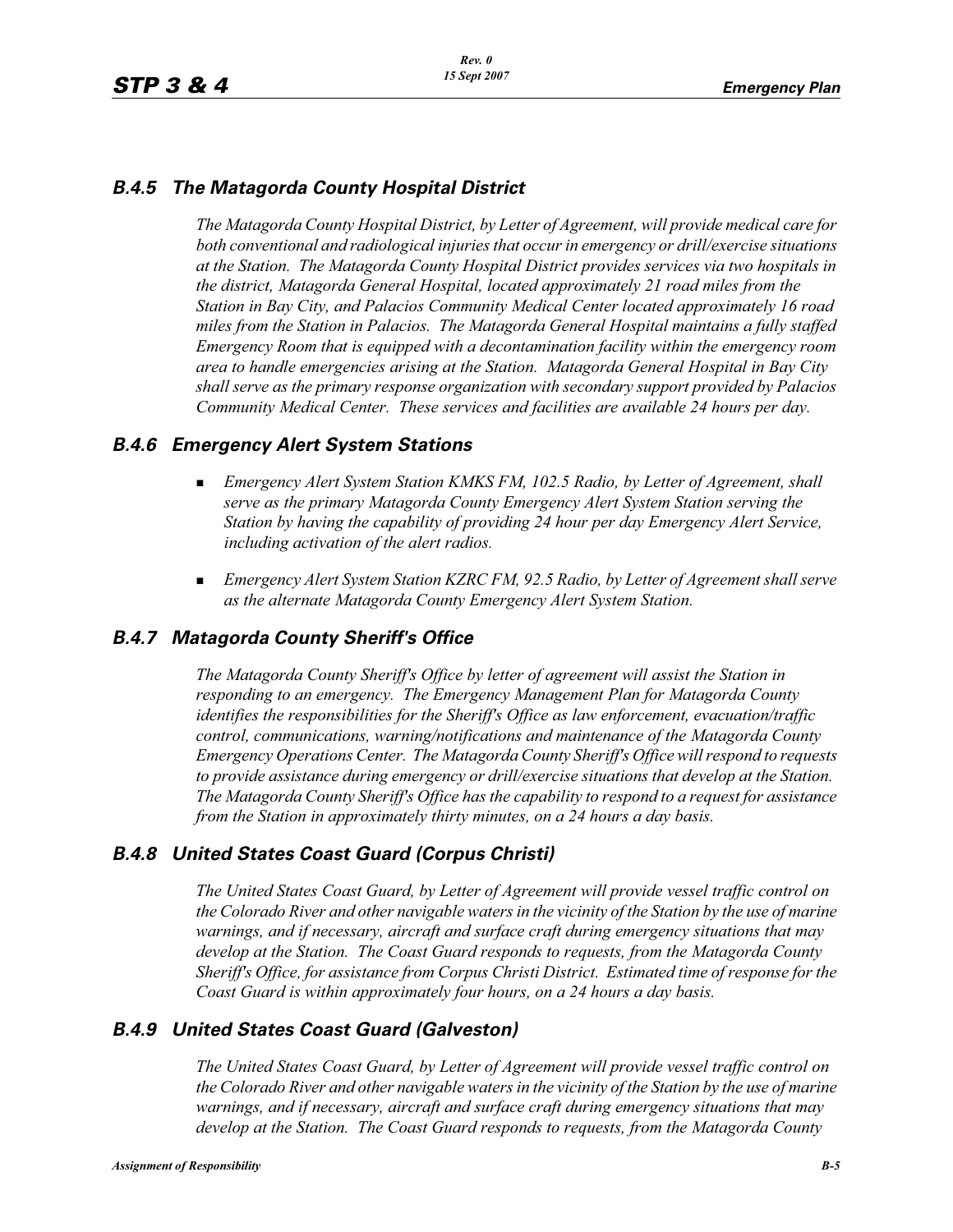*Sheriff's Office, for assistance from Galveston District. Estimated time of response for the Coast Guard is within approximately four hours, on a 24 hours a day basis.*

## *B.4.10 Resources of Other Federal Agencies*

*The resources of Federal agencies appropriate to the emergency condition will be made available in accordance with the Federal Radiological Emergency Response Plan.* Federal National Response Plan. *The Station Emergency Director is specifically authorized to request Federal assistance on behalf of the Station under the provisions of the Federal Radiological Emergency Response Plan.* Federal National Response Plan, Nuclear Radiological Incident Annex*. The Station Emergency Director requests Federal assistance by contacting the NRC. In addition to the NRC, agencies other than those with a Letter of Agreement with the Station that may become involved are the Department of Energy, the DHS-Federal Emergency Management Agency, and the Environmental Protection Agency. These Agencies have the capability of responding to a declared emergency at the Station in approximately twelve hours, on a 24 hours a day basis.*

# *B.4.11* **Department of Homeland Security-***Federal Emergency Management Agency*

*The Federal Emergency Management Agency, Region VI, is responsible for overall coordination of the offsite Federal response effort. The senior Federal Emergency Management Agency official from Region VI will carry out the functions and responsibilities outlined in NUREG-0981.*

*The Region VI Emergency Response Team will, in addition to the region office response, provide support to State and County authorities in the area of resource coordination, logistics, and telecommunications. The senior Federal Emergency Management Agency official, or designee, will notify the appropriate Federal agency capable of meeting a Specific State or County government need. The Federal Emergency Management Agency can respond to a declared accident at the Station in approximately ten hours.*

## *B.4.12 Nuclear Regulatory Commission (NRC)*

*The Nuclear Regulatory Commission The NRC is notified of an incident via the Emergency Notification System telephone line, the initial NRC response is to ascertain the status of the plant and monitor Station activities. The NRC will assess offsite radiological effects and will develop projection of onsite and offsite effects for use by other Federal, State, and local agencies, as appropriate.*

*To ensure reports can be made, NRC Headquarters Operations Center maintains a 24-hour emergency telephone and duty officer. The NRC Region IV Response Team, located in Arlington, Texas, has the capability of responding in approximately five hours. The leader of this response team will normally be the Region IV Regional Administrator, assuming the role as NRC Director of Site Operations, when so directed by the NRC Chairperson.*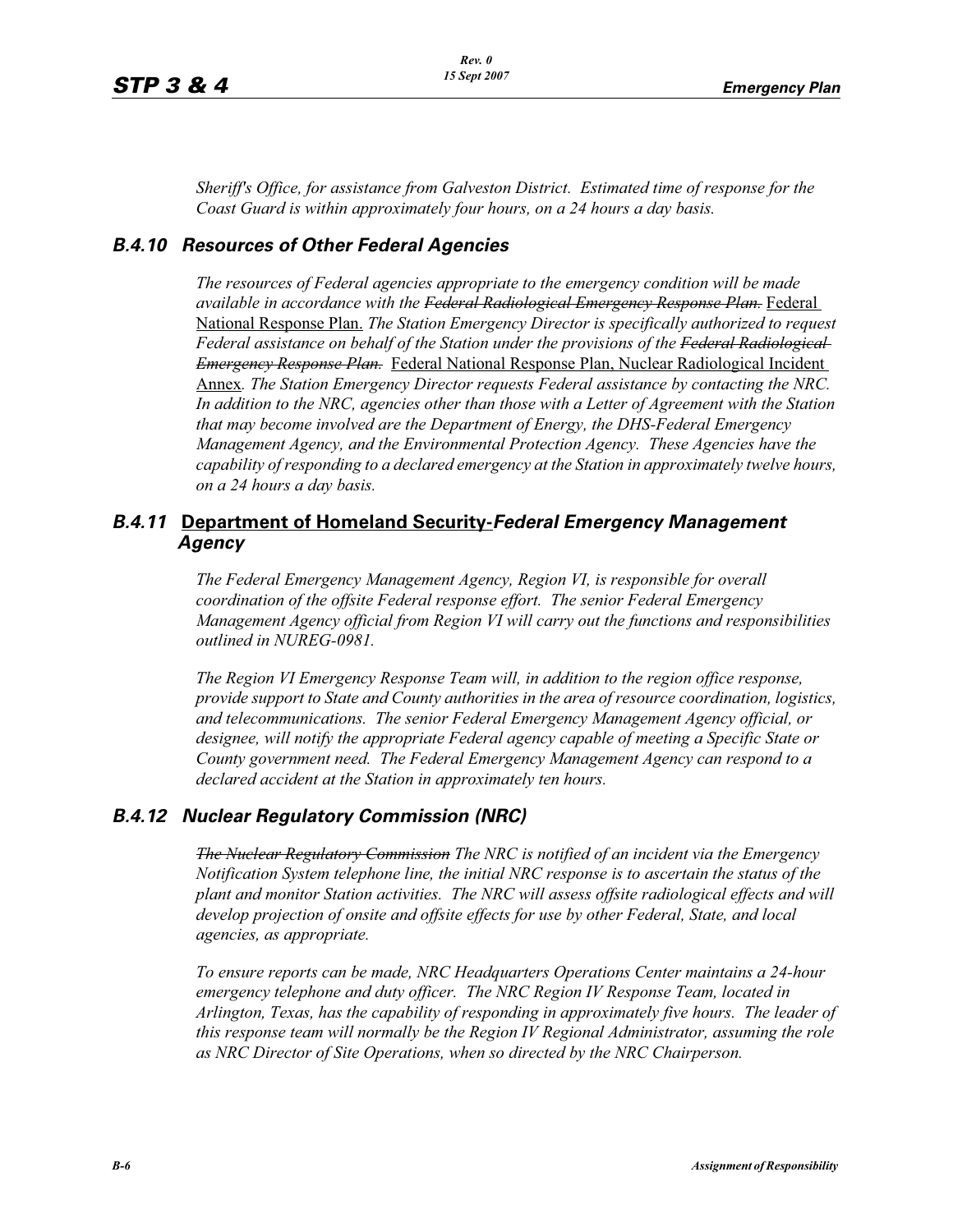# *B.5 Private Sector Organizations*

*Private Sector and Contract Organizations include various groups that will provide support and services to the Station as follows:*

## *B.5.1 Westinghouse Electric Company*

*Westinghouse Electric Company has established a contract with the Station to provide general services related to nuclear steam supply operation during and following an accident situation. Westinghouse provides a capability to respond on a 24 hour a day basis.*

#### **B.5.2 ABWR Nuclear Steam Supply Services**

Services provided by an ABWR NSSS vendor during an emergency event at STP will obtained once an appropriate contract award has occurred. The vendor will be required to establish a contract with the Station to provide general services related to nuclear steam supply operation during and following an accident situation. The vendor will be required to provide the capability to respond on a 24 hour a day basis. (COM EP-1)

#### *B.5.3 Memorial Hermann Hospital System*

*Memorial Hermann Hospital System- by Letter of Agreement, serves as a referral source for long-term care of radiological injuries. Memorial Hermann Hospital System is available 24 hours per day for consultation or treatment of personnel who have been internally contaminated or may have received an acute dose of radiation. Memorial Hermann Hospital System located in Houston, Texas is approximately 70 air miles from the Station.*

## *B.5.4 Lyondell Chemicals, LP and OXEA Chemicals*

*Lyondell Chemicals, LP (Matagorda Operations) and OXEA Chemicals (Bay City Plant) - by separate Letters of Agreement, will notify the Station of emergencies occurring at their plants which could involve offsite chemical releases, on a 24 hours a day basis.*

#### *B.5.5 Best Western Matagorda Hotel and Conference Center*

*Best Western Matagorda Hotel and Conference Center by Letter of Agreement and contract with the Station will place the facility at the disposal of the Utility during a declared emergency at the Station, on a 24-hour a day basis. This includes the use of a meeting room/ball room for conversion to the Joint Information Center. The Best Western Matagorda Hotel and Conference Center is located approximately 15 road miles from the Station.*

#### *B.5.6 American Red Cross Rio Colorado Chapter*

*American Red Cross Matagorda Rio Colorado Chapter - by Letter of Agreement, will provide assistance at the Reception Center for registration of residents and site employees evacuated because of a nuclear power plant event, and will provide for emergency needs by organizing congregate care facilities providing services necessary to support the evacuated population. The American Red Cross will participate in training, drills and exercises on request. These and other responsibilities of this agency are identified in the Emergency Management Plan for*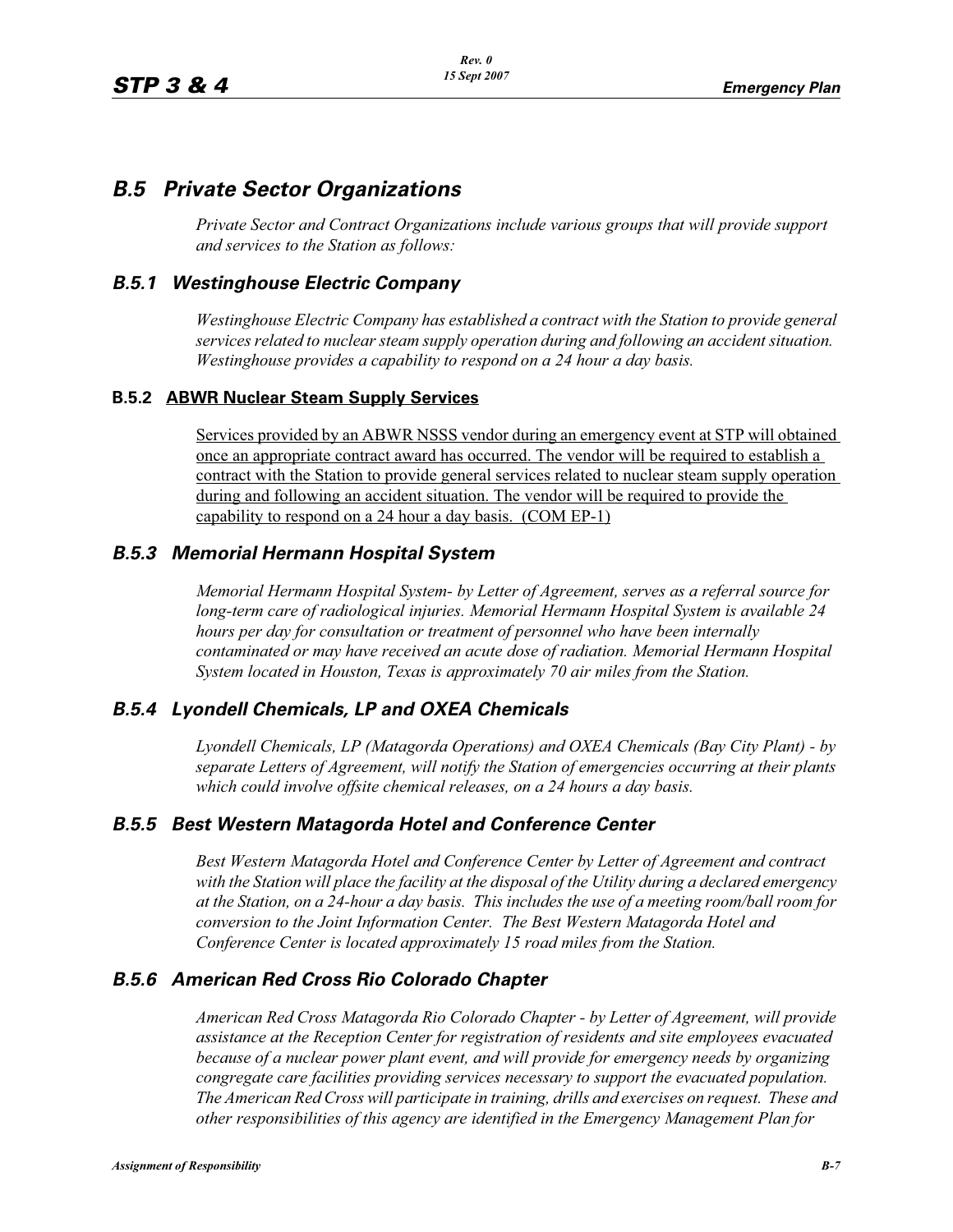*Matagorda County, Bay City and Palacios. The American Red Cross supports that Plan and the Emergency Preparedness Program at the Station. The Matagorda County Office of the American Red Cross is located in Bay City approximately 17 road miles from the Station and their service is available 24 hours per day.*

# *B.5.7 Matagorda County EMS*

*Matagorda County EMS by Letter of Agreement; will provide 24 hour per day ambulance service to the Station in case of an emergency or drill/exercise situation. Matagorda County EMS response time to the station is approximately thirty minutes.*

## *B.5.8 Institute of Nuclear Power Operations (INPO)*

*Institute of Nuclear Power Operations by Letter of Agreement will provide assistance in acquiring the help of other organizations in the industry on a 24 hours a day basis. In addition, INPO will provide assistance, utilizing its own resources, as requested and as appropriate.*

#### *B.5.9 American Nuclear Insurers*

*The Station maintains a policy with American Nuclear Insurers. American Nuclear Insurers has agreed to assume responsibility, except where excluded by the policy, for promptly assisting members of the public whom may be adversely affected by an incident at the Station.*

## *B.5.10 TXU Power (Comanche Peak Steam Electric Station)*

*TXU Power by Letter of Agreement will in case of an emergency at the South Texas Project and*  loss of onsite analysis capabilities, support the Station by performing selected post accident *analysis.*

## *B.5.11 Areva NP Inc.*

*Areva NP Inc.: by Letter of Agreement will provide assistance in the radioanalyses of environmental samples or personnel dosimetry as requested.*

## *B.5.12 Bay City Independent School District*

*Bay City Independent School District by Letter of Agreement will provide evacuation services (busses, drivers, reception centers and congregate care facilities) to Matagorda County or the Station in case of an accident at the Station.*

## *B.5.13 Matagorda Independent School District*

*Matagorda Independent School District by Letter of Agreement will perform early dismissal of students at the Alert classification, and evacuation of students to the Linnie Roberts Elementary School at the Site Area or General Emergency classification.*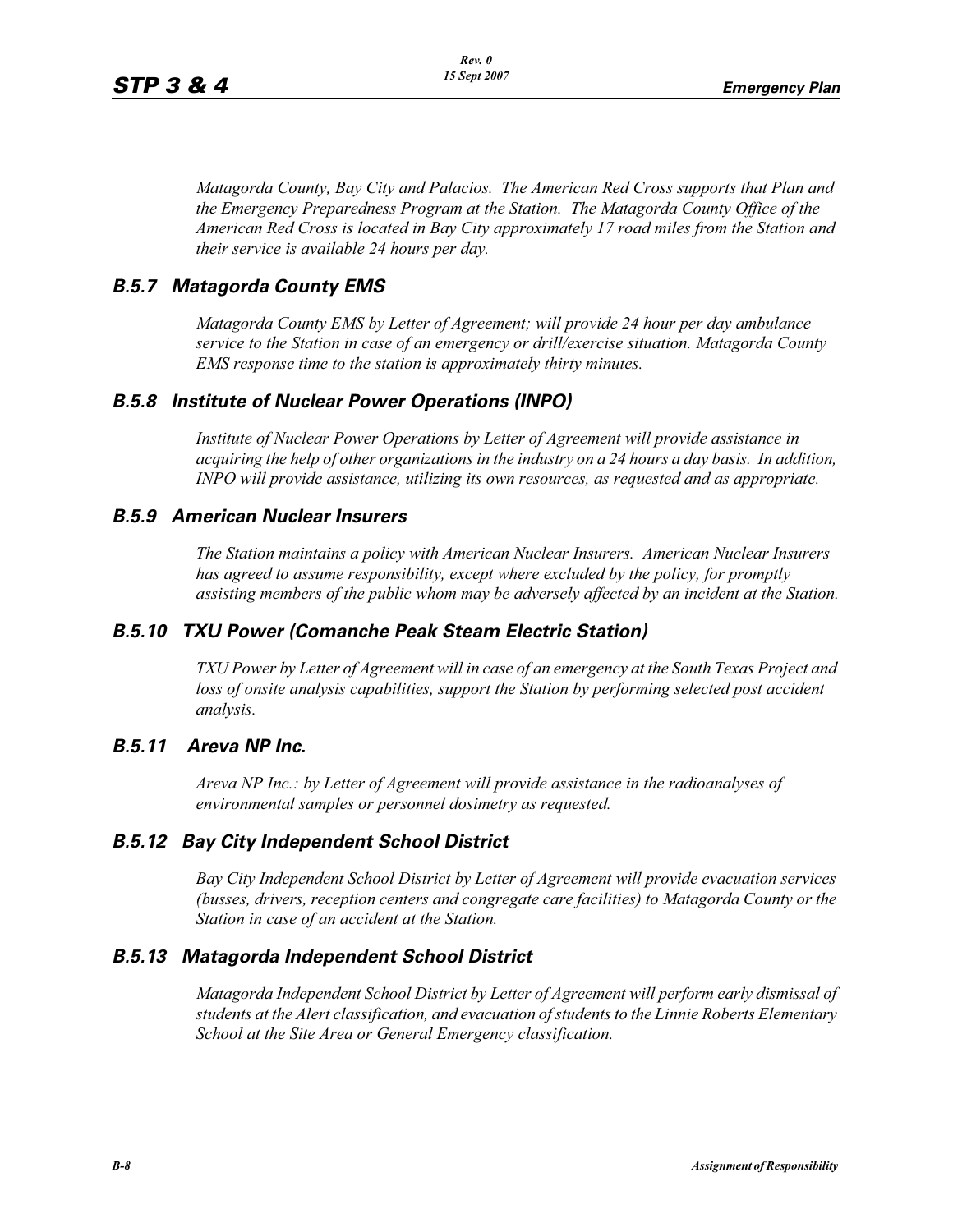## *B.5.14 Palacios Independent School District*

*Palacios Independent School District by Letter of Agreement will provide evacuation services (busses, drivers, reception centers and congregate care facilities) to Matagorda County or the Station in case of an accident at the Station.*

#### *B.5.15 Tidehaven Independent School District*

*Tidehaven Independent School District by Letter of Agreement will perform early dismissal of students at the Alert classification, and evacuation of students to the appropriate Reception Center at the Site Area Emergency classification.*

#### *B.5.16 Van Vleck Independent School District*

*Van Vleck Independent School District by Letter of Agreement will provide evacuation services (busses, drivers) to Matagorda County or the Station in case of an accident at the Station.*

#### *B.5.17 Matagorda County Environmental Health*

*Matagorda County Environmental Health by Letter of Agreement, will assist the Station on a 24 hours per day basis, or as needed, during an emergency situation at the Station.* provide radiological supplies, equipment, monitoring and decontamination for the offsite response organization.

#### *B.5.18 City of Bay City*

*City of Bay City - by Letter of Agreement, will make the Bay City Service Center available in case of the in-operability of the Station Emergency Operations Facility.*

#### *B.5.19 South Texas Project Operating Agreement*

*South Texas Project Operating Agreement is an agreement among Co-Owners for South Texas Project operations.*

# *B.6 Emergency Organization*

*The Emergency Preparedness program for the Station requires the coordinated response of several organizations. The Emergency Director is the key individual in the Station Emergency Response Organization. The Station Emergency Response Organization is described fully in Section C of this Plan.*

#### *B.6.1 Station Emergency Director*

*The Station Emergency Director initiates the activation of the offsite Emergency Response Organizations by contacting the Governor's Division of Emergency Management via the Department of Public Safety Offices in Pierce, Texas, the Matagorda County Sheriff's Office, and the Nuclear Regulatory Commission. All these organizations are staffed 24 hours per day to provide communications links for receiving notification of a radiological emergency. The Federal agencies which may be requested by the Station to provide assistance can be notified*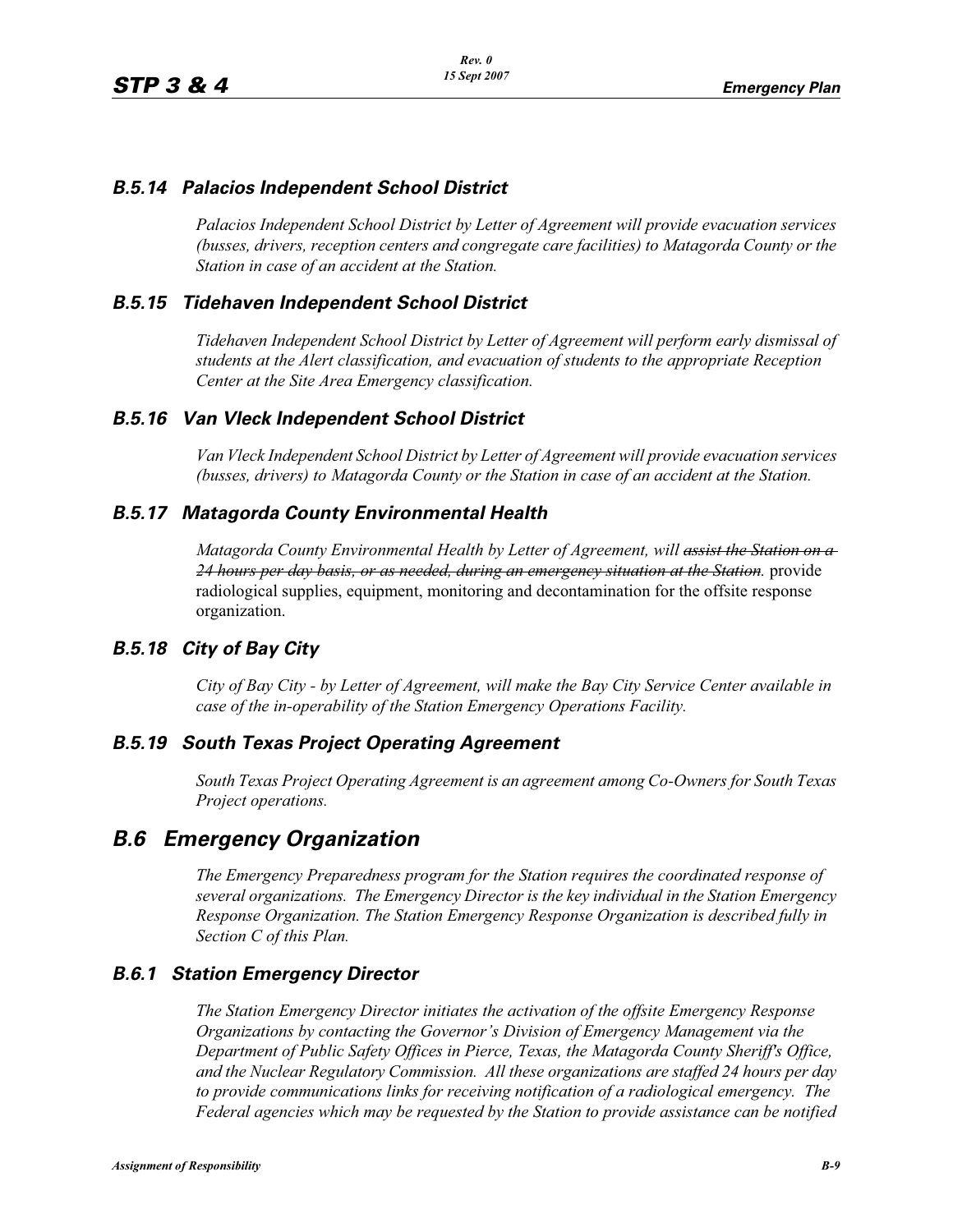*by contacting the Nuclear Regulatory Commission on a dedicated communication link, the Emergency Notification System line.*

#### *B.6.2 State of Texas and Matagorda County*

*The State of Texas and Matagorda County response is conducted in accordance with the following framework as presented in the State of Texas Emergency Management Plan and the Matagorda County Emergency Management Plan.*

- - *The Governor's Division of Emergency Management is responsible for coordinating statelevel response and recovery activities during emergencies and disasters regardless of cause. The Department of State Health Services, has been designated as the primary agency for radiological emergencies. The Matagorda County Judge and the Mayors of Bay City and Palacios exercise overall authority for offsite protective actions and measures for the safety and protection of local personnel and property. Overall, direction and control of state response activities will be exercised by the Sub 2C Disaster District Committee Chairperson (Department of Public Safety highway patrol lieutenant) operating from the Emergency Operations Center located in Pierce. The Chairperson will be kept informed of conditions in a timely manner in order to facilitate state response and assistance. The Matagorda County Emergency Operations Center is the direction and control point for county and city response activities for an emergency at the Station.*
- - Upon declaration of a classified emergency, *T* t*he State is notified of an emergency at the Station by the Station's Emergency Director via a call to the Department of Public Safety Communication Center located at Disaster District Sub 2C, Pierce, Texas, on the dedicated ringdown telephone. The Communications Center at the Department of Public Safety, Pierce, will notify the Governor's Division of Emergency Management of any emergency notification from the Station. The Governor and Chairperson of the Emergency Management Council are notified by the State Coordinator or the Governor's Division of Emergency Management Duty Officer, depending on the severity of the situation. Notification of a station emergency is from the Governor's Division of Emergency Management to the Texas Department of Health and in turn to the Department of State Health Services. The decision to activate the Radiological Response Team is based on the severity of the incident. The Station's Emergency Director initiates a declaration of Unusual Event, Alert, Site Area Emergency, or General Emergency. The Governor, by executive order or proclamation, may declare a state of disaster. The presiding officer of the governing body of a political subdivision may also declare a local state of disaster. A state of disaster condition activates disaster response, recovery, and rehabilitation aspects of the State Emergency Plan. The Matagorda County Sheriff's Office also has access to the dedicated ringdown telephone, and will be notified of an emergency classification at the Station when the Department of Public Safety Disaster District Sub 2C office is notified.*
- - *When requested to assist in response and recovery efforts to radiation emergencies, personnel from other State of Texas Agencies will perform functions and activities as described in the State of Texas Emergency Management Plan.*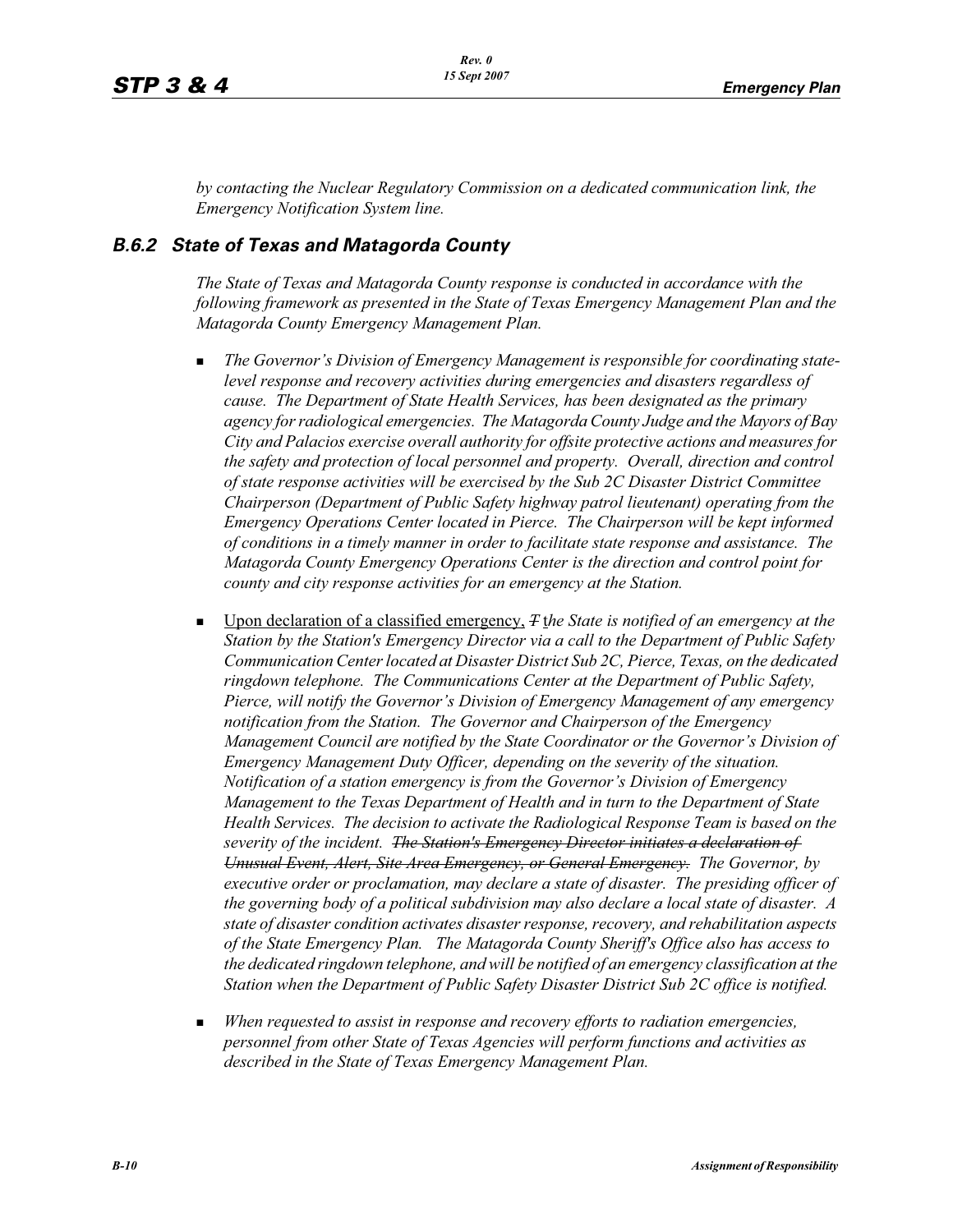**L** Local officials shall provide notification to the various personnel in the Matagorda County *Emergency Management Organization in accordance with County Procedures. The Matagorda County Sheriff is responsible to verify that notifications are made in accordance with details provided in the Matagorda County Emergency Management Plan.*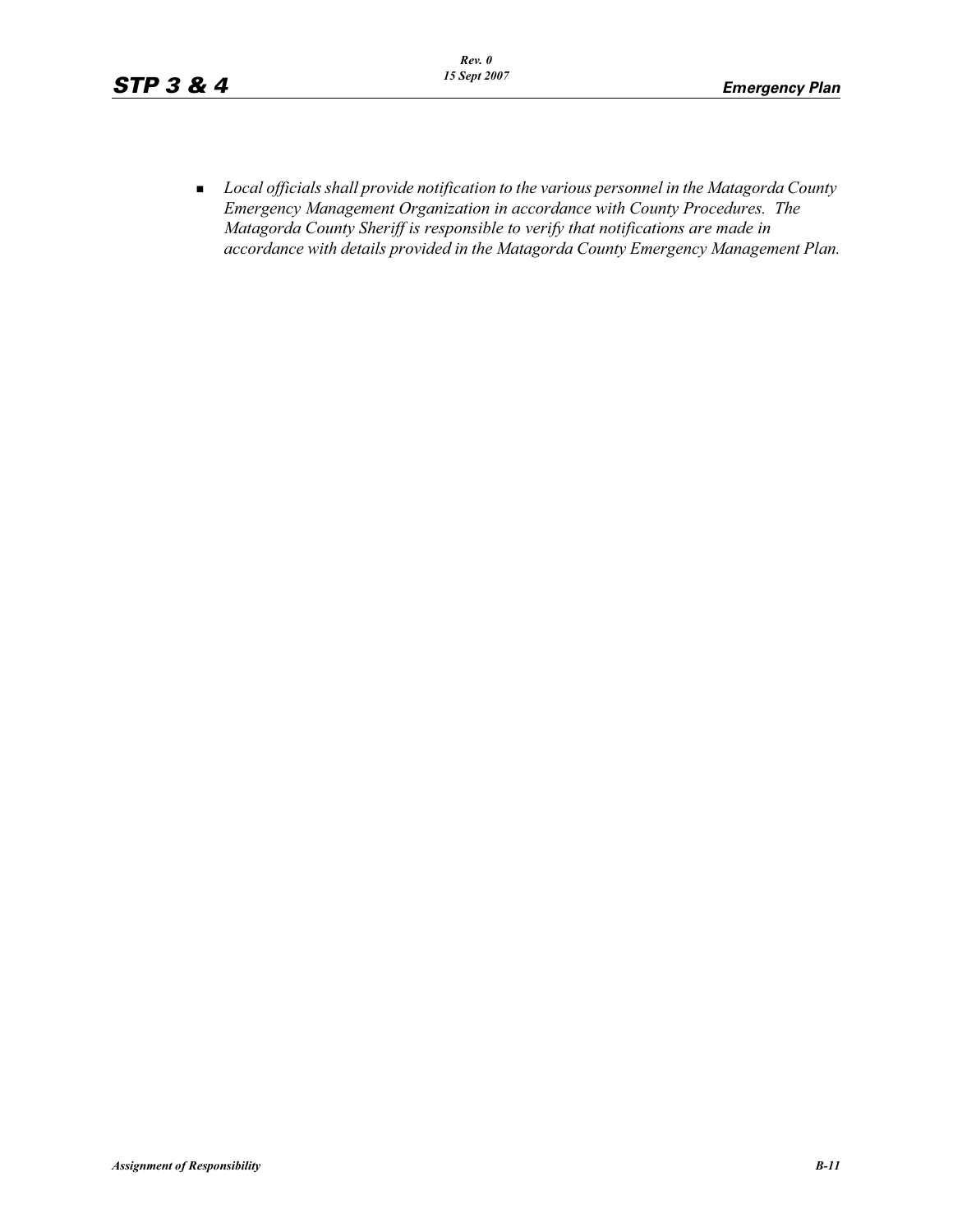# *Table B-1 Responsible Primary Organizations Page 1 of 1*

| <b>Organizations</b>                                  | <b>Individual in Charge</b>                                                                 |
|-------------------------------------------------------|---------------------------------------------------------------------------------------------|
| South Texas Project Electric Generating Station       | <b>Station Emergency Director</b>                                                           |
| State of Texas                                        | Governor                                                                                    |
| State of Texas Emergency Management<br>Council        | Chairperson, Emergency Management Council                                                   |
| Governor's Division of Emergency<br>Management        | State Coordinator                                                                           |
| Department of State Health Services                   | <b>Bureau Chief</b>                                                                         |
| Matagorda County Emergency Management<br>Organization | <b>Emergency Management Director (County</b><br>Judge or Mayor(s) and County Commissioners) |
| Bay City Emergency Management Organization            | Mayor                                                                                       |
| City of Palacios Emergency Management<br>Organization | Mayor                                                                                       |
| Matagorda County Sheriff's Office                     | Sheriff                                                                                     |